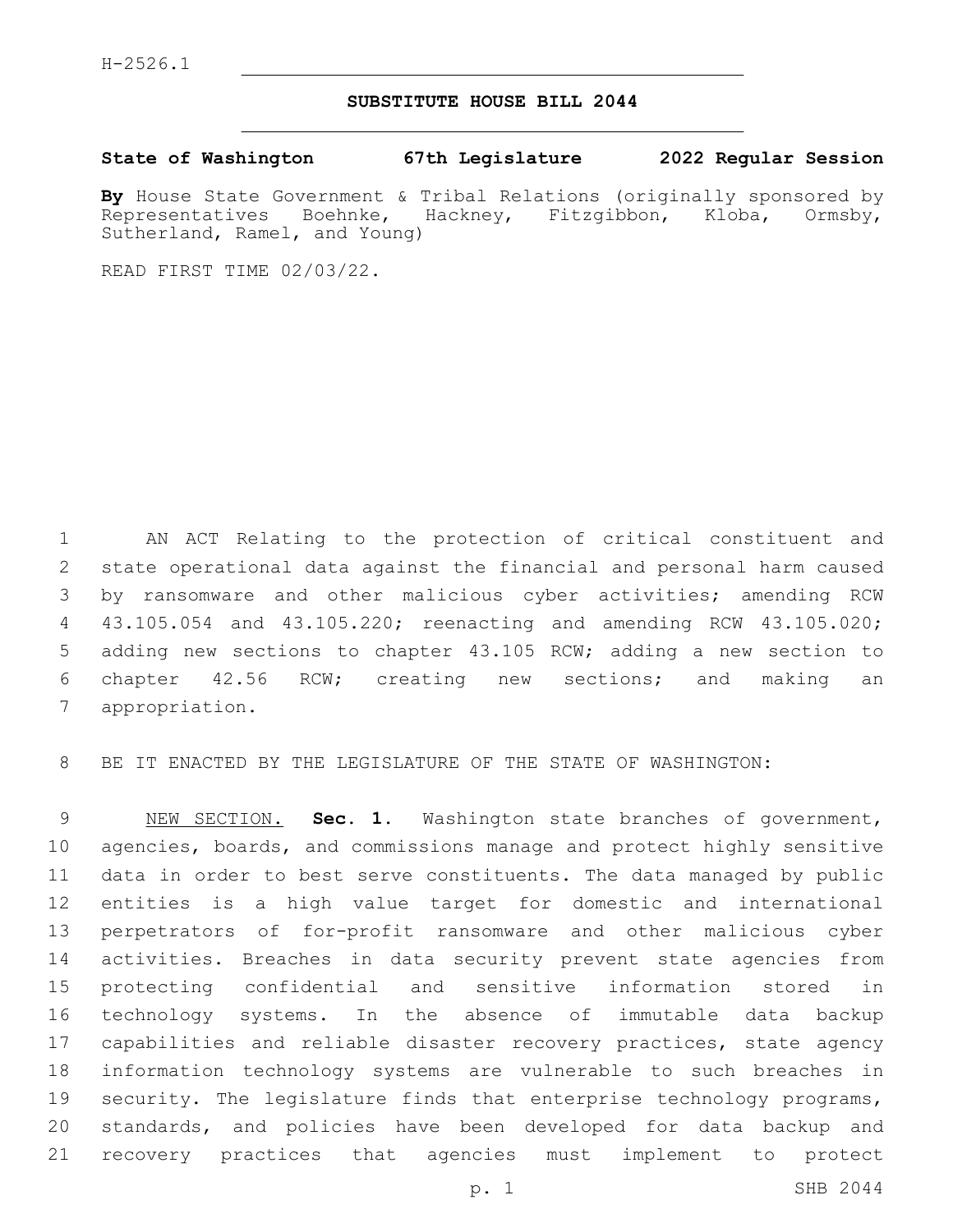confidential and sensitive information contained in enterprise and individual agencies' information technology systems. The legislature further finds that the availability of an enterprise identity management solution, the active promotion of cybersecurity awareness practices, readiness of state resources for incident management, and the availability of immutable data backups of critical, sensitive, and confidential data are the best protection that the state can offer to combat ransomware and other malicious cyber activities. The legislature recognizes that action must be taken at each state agency to ensure data backup and disaster recovery practices are consistent with enterprise technology standards and is aware that additional investments in technology, training, and personnel will be needed.

 NEW SECTION. **Sec. 2.** A new section is added to chapter 43.105 14 RCW to read as follows:

 (1) The office shall design, develop, and implement enterprise technology standards specific to malware and ransomware protection, backup, and recovery, as well as prevention education for state employees and constituents using state technology services.

 (2)(a) The office shall establish a ransomware education and outreach program dedicated to educating public agencies on prevention, response, and remediation of ransomware.

 (b) The office shall document, publish, and distribute ransomware response educational materials specifically for chief executive 24 officers, chief financial officers, chief information officers, and chief information security officers, or their equivalents, to each state agency, board, and commission, which outlines specific steps to take in the event of a malware attack. Distribution of materials must 28 be determined at the discretion of the office.

 (3) Each state agency must ensure that all mission critical applications, business essential applications, and other resources containing data that requires special handling, as defined in enterprise technology standards developed pursuant to RCW 43.105.054, 33 must be protected.

 (4)(a) Each state agency must perform an assessment of all their applications and resources containing data and report to the office the sizing of managed data to include identifying mission critical applications, business essential applications, and categorizing all data attributes, as defined in enterprise technology standards developed pursuant to RCW 43.105.054, and develop a list of

p. 2 SHB 2044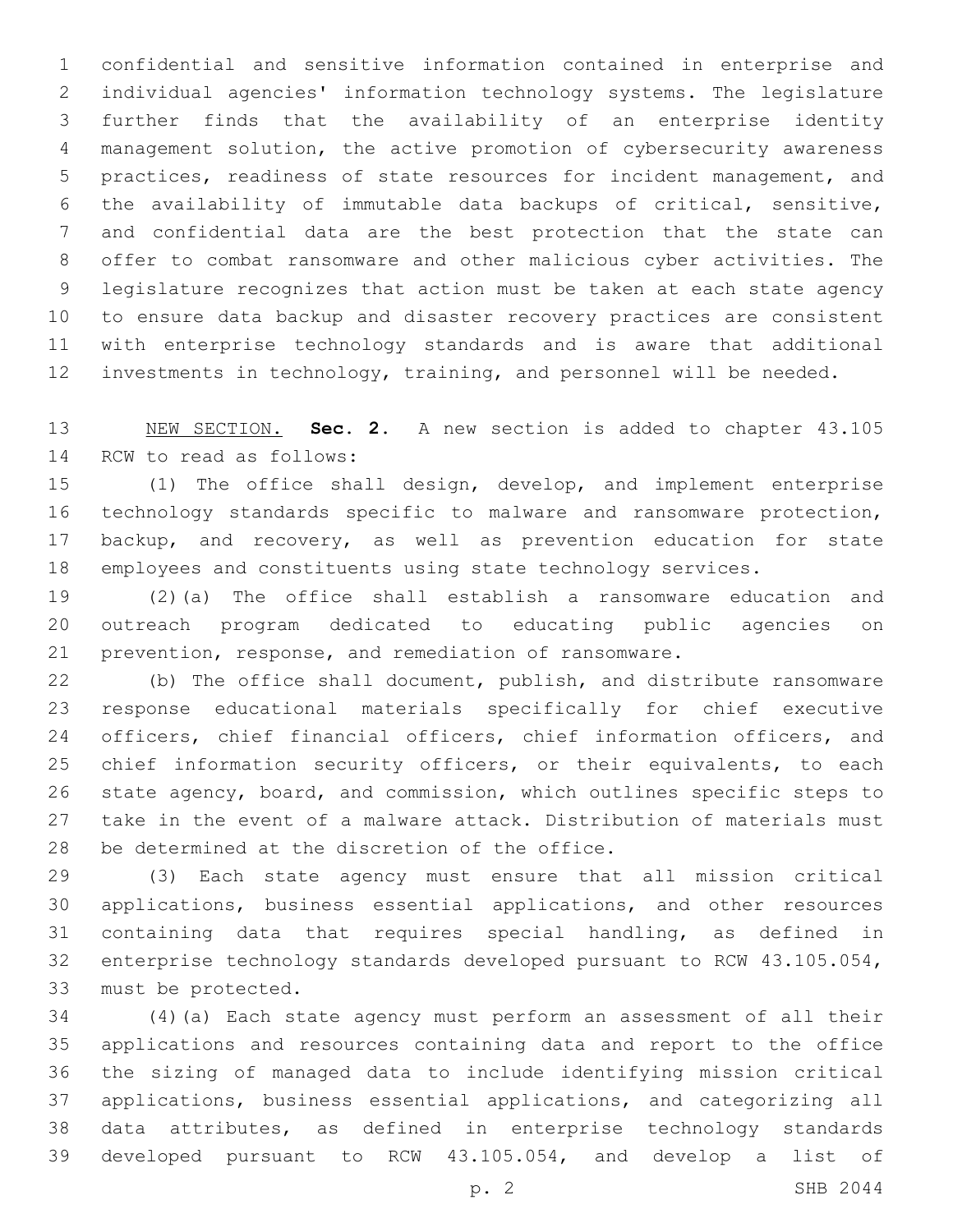prioritized applications based on mission criticality and impact to constituents in the event of system failure or data loss and submit 3 the list to the office.

 (b) Each state agency must submit the sizing of managed data and the list required in (a) of this subsection to the office by 6 September 30, 2022.

 (5)(a) The office must analyze and aggregate data reported 8 pursuant to subsection (4) of this section.

 (b) By October 31, 2023, the office must submit a report to the governor and the appropriate committees of the legislature on the 11 following:

 (i) The total number of mission critical applications, the total amount of data associated with each mission critical application, the percentage of mission critical applications with immutable backups, the estimated annual data change and growth rates for each mission critical application, the percentage of mission critical applications that undergo annual continuity of operations exercises, and the 18 percentage that meet enterprise technology standards;

 (ii) The total number of business essential applications, the total amount of data associated with each business essential application, the estimated annual data change and growth rates for each business essential application, the percentage of business essential applications with immutable backups, the percentage of business essential applications that undergo annual continuity of operations exercises, and the percentage that meet backup and 26 recovery standards of the office;

 (iii) The percentage of applications with catalogued and 28 categorized data;

 (iv) Each state agency that received waivers pursuant to 30 subsection (4) of this section;

 (v) Prioritized applications identified by each state agency as required in subsection (4)(a) of this section; and

 (vi) Recommendations for further legislation, rules, and policy that will increase protections against ransomware.

 (6) Agencies must ensure that all mission critical applications, business essential applications, and other resources containing category 3 and category 4 data are protected in accordance with enterprise technology standards developed under RCW 43.105.054.

 (7) The office of financial management, department of enterprise services, and consolidated technology services agency must ensure

p. 3 SHB 2044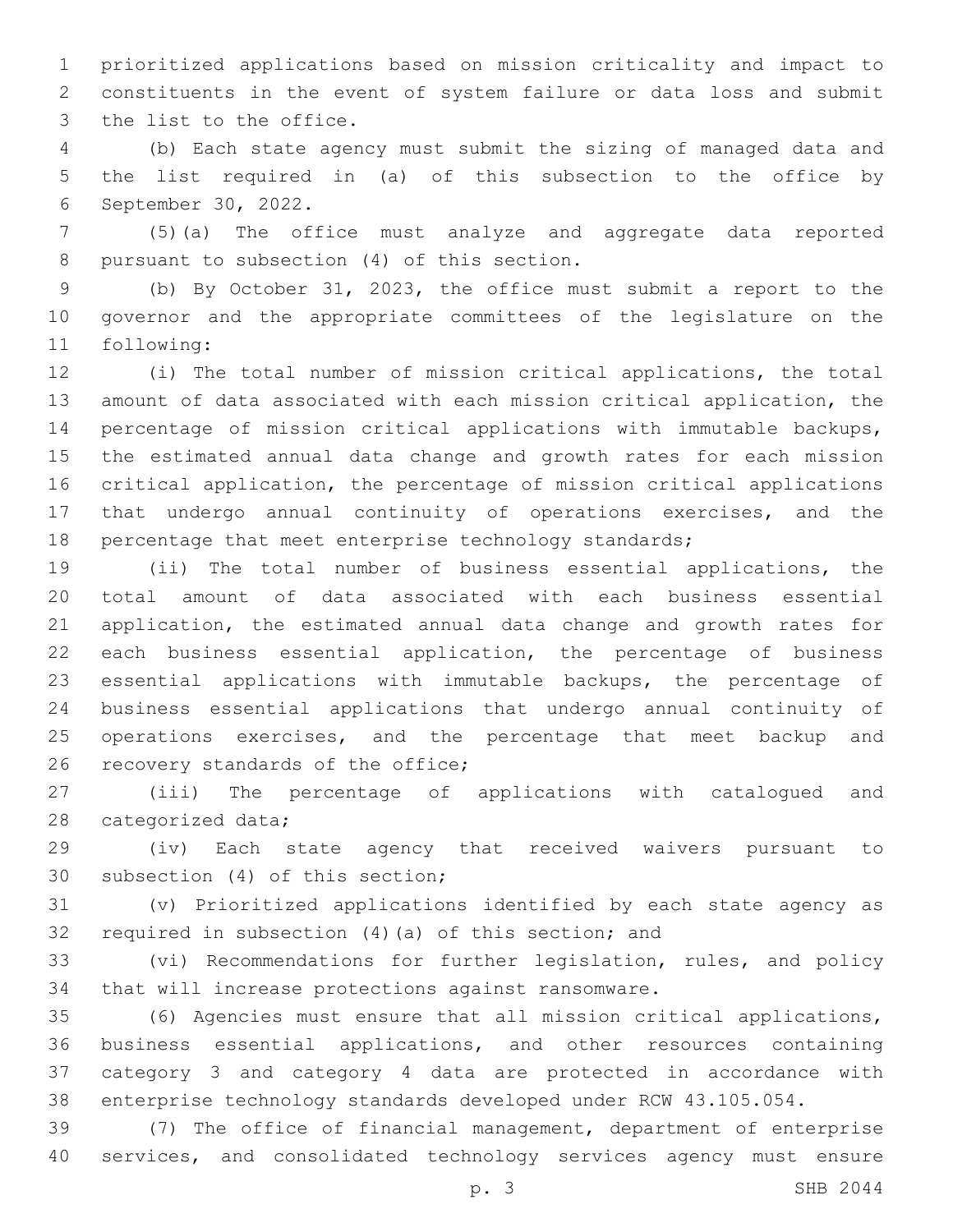that all mission critical and business essential information technology systems, in accordance with enterprise technology standards developed under RCW 43.105.054, are compliant with the provisions of this act and are supported by immutable backups by 5 December 31, 2025.

 (8) The office shall provide ongoing assistance to the legislature by identifying mission critical systems, as defined in enterprise technology standards, that do not maintain backup and recovery capabilities and may require further investment to do so. The office shall modify existing portfolio reporting mechanisms already in place to support the collection of relevant data necessary to baseline and monitor risk associated with malware and ransomware protections as prescribed by this act. The agency-reported data must be analyzed for risk and used to provide the legislature with a prioritized list of mission critical systems that require additional protections to maintain continuity of operations in the event of 17 malicious cyber activity.

 (9) The reports produced and information compiled pursuant to subsection (5) of this section are confidential and may not be 20 disclosed under chapter 42.56 RCW.

 (10) This section does not apply to institutions of higher 22 education.

 NEW SECTION. **Sec. 3.** A new section is added to chapter 43.105 24 RCW to read as follows:

 (1) The information technology security account is created in the custody of the state treasurer. All receipts from legislative appropriations to the account must be deposited in the account. Expenditures from the account may only be used for the purposes specified in subsection (2) of this section. Only the director of the consolidated technology services agency or the director's designee may authorize expenditures from the account. The account is subject to allotment procedures under chapter 43.88 RCW, but an appropriation 33 is not required for expenditures.

 (2) State agencies may apply to the consolidated technology services agency to receive a disbursement from the account for the purposes of procuring immutable data backup and disaster recovery services for mission critical and business essential applications or other critical information technology systems. When selecting agencies to receive disbursements from the account, the consolidated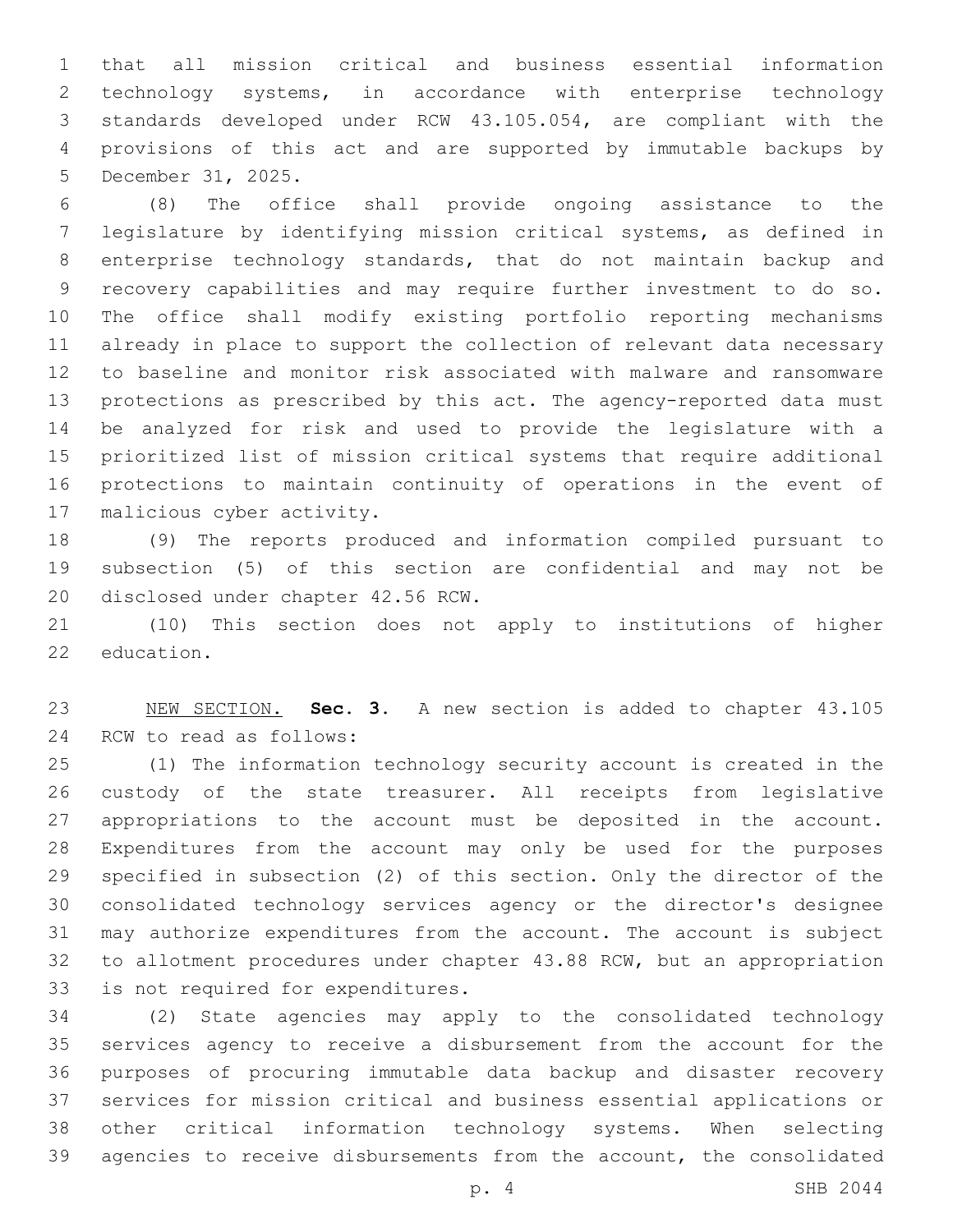technology services agency must consider the agency's prioritized application list created under section 2 of this act, in order to ensure that funding is allocated to protecting the most vulnerable systems containing the most sensitive public information.

 (3) Moneys in the account must supplement, and may supplant, existing funding to the consolidated technology services agency or 7 the office of the state chief information officer.

 NEW SECTION. **Sec. 4.** A new section is added to chapter 42.56 9 RCW to read as follows:

 The reports and information compiled pursuant to section 2 (4) and (5)(b) of this act are confidential and may not be disclosed 12 under this chapter.

 **Sec. 5.** RCW 43.105.020 and 2021 c 176 s 5223 and 2021 c 40 s 2 are each reenacted and amended to read as follows:

 The definitions in this section apply throughout this chapter 16 unless the context clearly requires otherwise.

(1) "Agency" means the consolidated technology services agency.

(2) "Board" means the technology services board.

 (3) "Cloud computing" has the same meaning as provided by the special publication 800-145 issued by the national institute of standards and technology of the United States department of commerce as of September 2011 or its successor publications.

 (4) "Customer agencies" means all entities that purchase or use information technology resources, telecommunications, or services 25 from the consolidated technology services agency.

 (5) "Director" means the state chief information officer, who is the director of the consolidated technology services agency.

 (6) "Enterprise architecture" means an ongoing activity for translating business vision and strategy into effective enterprise change. It is a continuous activity. Enterprise architecture creates, communicates, and improves the key principles and models that describe the enterprise's future state and enable its evolution.

 (7) "Equipment" means the machines, devices, and transmission facilities used in information processing, including but not limited to computers, terminals, telephones, wireless communications system facilities, cables, and any physical facility necessary for the 37 operation of such equipment.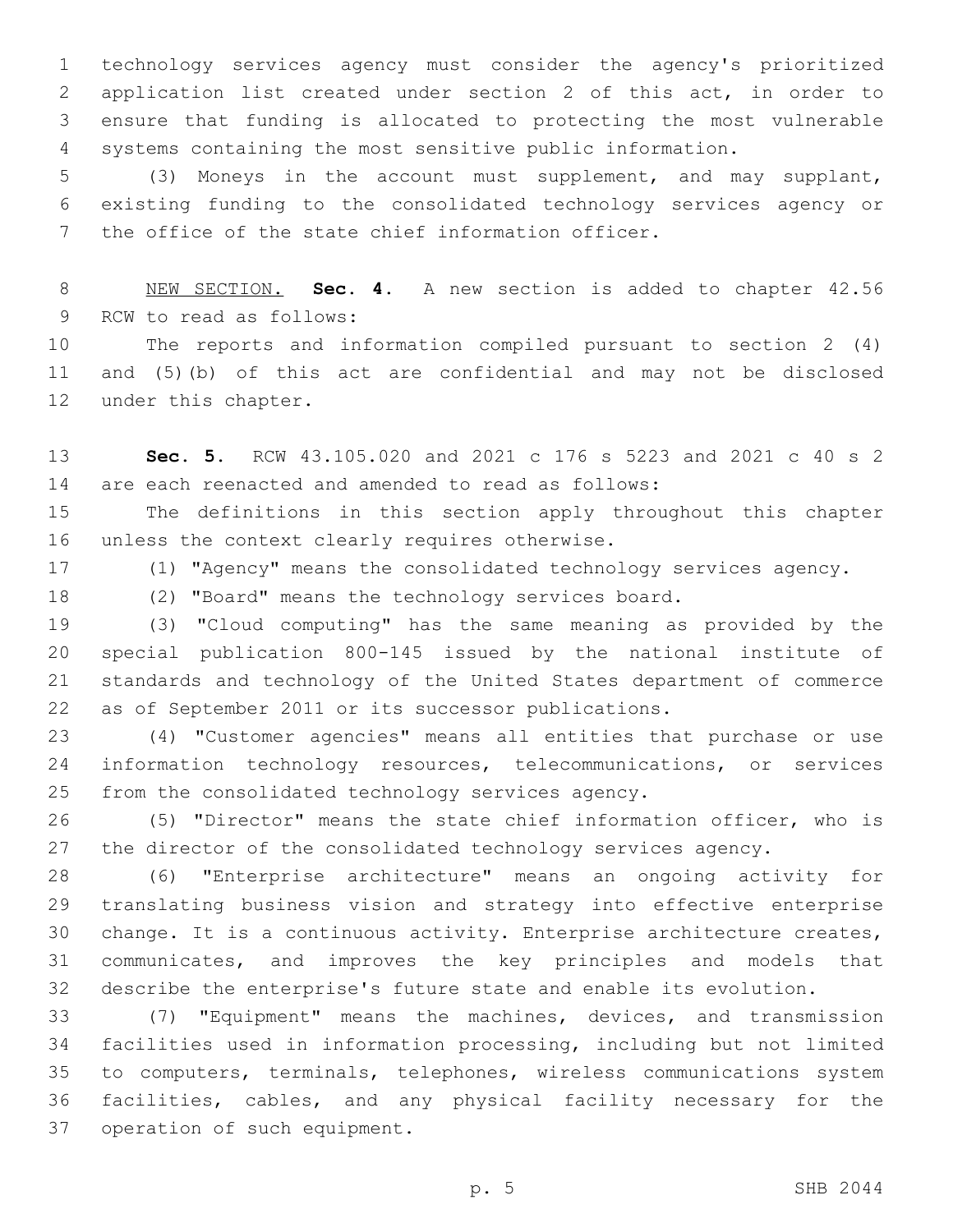(8) "Information" includes, but is not limited to, data, text, 2 voice, and video.

 (9) "Information security" means the protection of communication and information resources from unauthorized access, use, disclosure, disruption, modification, or destruction in order to:

(a) Prevent improper information modification or destruction;

 (b) Preserve authorized restrictions on information access and 8 disclosure;

 (c) Ensure timely and reliable access to and use of information; 10 and

 (d) Maintain the confidentiality, integrity, and availability of 12 information.

 (10) "Information technology" includes, but is not limited to, all electronic technology systems and services, automated information handling, system design and analysis, conversion of data, computer programming, information storage and retrieval, telecommunications, requisite system controls, simulation, electronic commerce, radio technologies, and all related interactions between people and 19 machines.

 (11) "Information technology portfolio" or "portfolio" means a strategic management process documenting relationships between agency missions and information technology and telecommunications 23 investments.

 (12) "K-20 network" means the network established in RCW 25 43.41.391.

 (13) "Local governments" includes all municipal and quasi- municipal corporations and political subdivisions, and all agencies of such corporations and subdivisions authorized to contract 29 separately.

 (14) "Office" means the office of the state chief information officer within the consolidated technology services agency.

 (15) "Oversight" means a process of comprehensive risk analysis and management designed to ensure optimum use of information 34 technology resources and telecommunications.

 (16) "Proprietary software" means that software offered for sale or license.36

 (17) "Public agency" means any agency of this state or another state; any political subdivision or unit of local government of this state or another state including, but not limited to, municipal corporations, quasi-municipal corporations, special purpose

p. 6 SHB 2044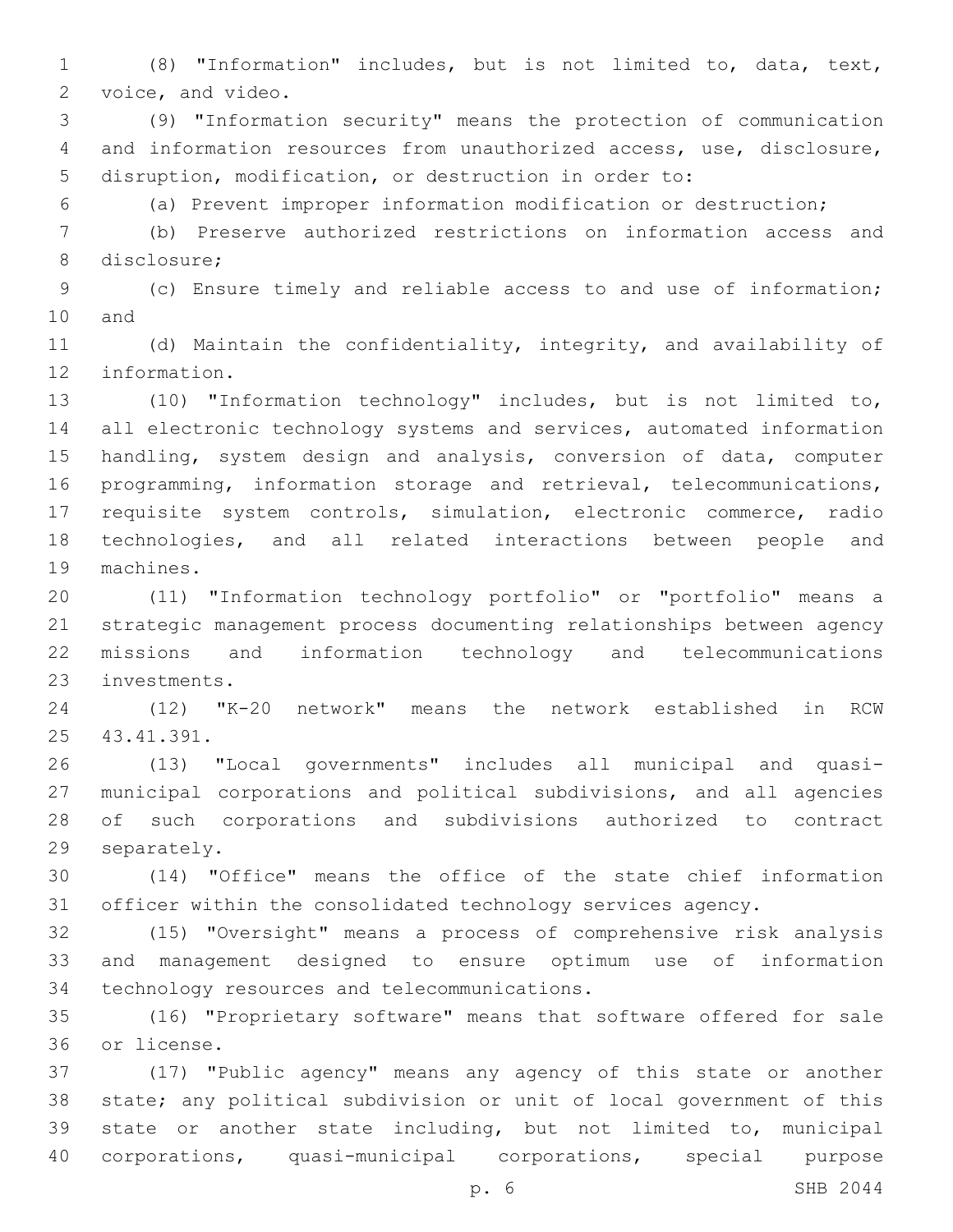districts, and local service districts; any public benefit nonprofit corporation; any agency of the United States; and any Indian tribe 3 recognized as such by the federal government.

 (18) "Public benefit nonprofit corporation" means a public benefit nonprofit corporation as defined in RCW 24.03A.245 that is receiving local, state, or federal funds either directly or through a public agency other than an Indian tribe or political subdivision of 8 another state.

 (19) "Public record" has the definitions in RCW 42.56.010 and chapter 40.14 RCW and includes legislative records and court records 11 that are available for public inspection.

 (20) "Public safety" refers to any entity or services that ensure 13 the welfare and protection of the public.

 (21) "Security incident" means an accidental or deliberative event that results in or constitutes an imminent threat of the unauthorized access, loss, disclosure, modification, disruption, or destruction of communication and information resources.

 (22) "State agency" means every state office, department, division, bureau, board, commission, or other state agency, including 20 offices headed by a statewide elected official.

 (23) "Telecommunications" includes, but is not limited to, wireless or wired systems for transport of voice, video, and data communications, network systems, requisite facilities, equipment, system controls, simulation, electronic commerce, and all related 25 interactions between people and machines.

 (24) "Utility-based infrastructure services" includes personal 27 computer and portable device support, servers and server administration, security administration, network administration, telephony, email, and other information technology services commonly 30 used by state agencies.

 (25) "Immutable" means data that is stored unchanged over time or 32 unable to be changed. For the purposes of backups, this means that, once ingested, no external or internal operation can modify the data and must never be available in a read/write state to the client. "Immutable" specifically applies to the characteristics and attributes of a backup system's file system and may not be applied to temporary systems state, time-bound or expiring configurations, or temporary conditions created by a physical air gap as is implemented in most legacy systems. An immutable file system must demonstrate characteristics that do not permit the editing or changing of any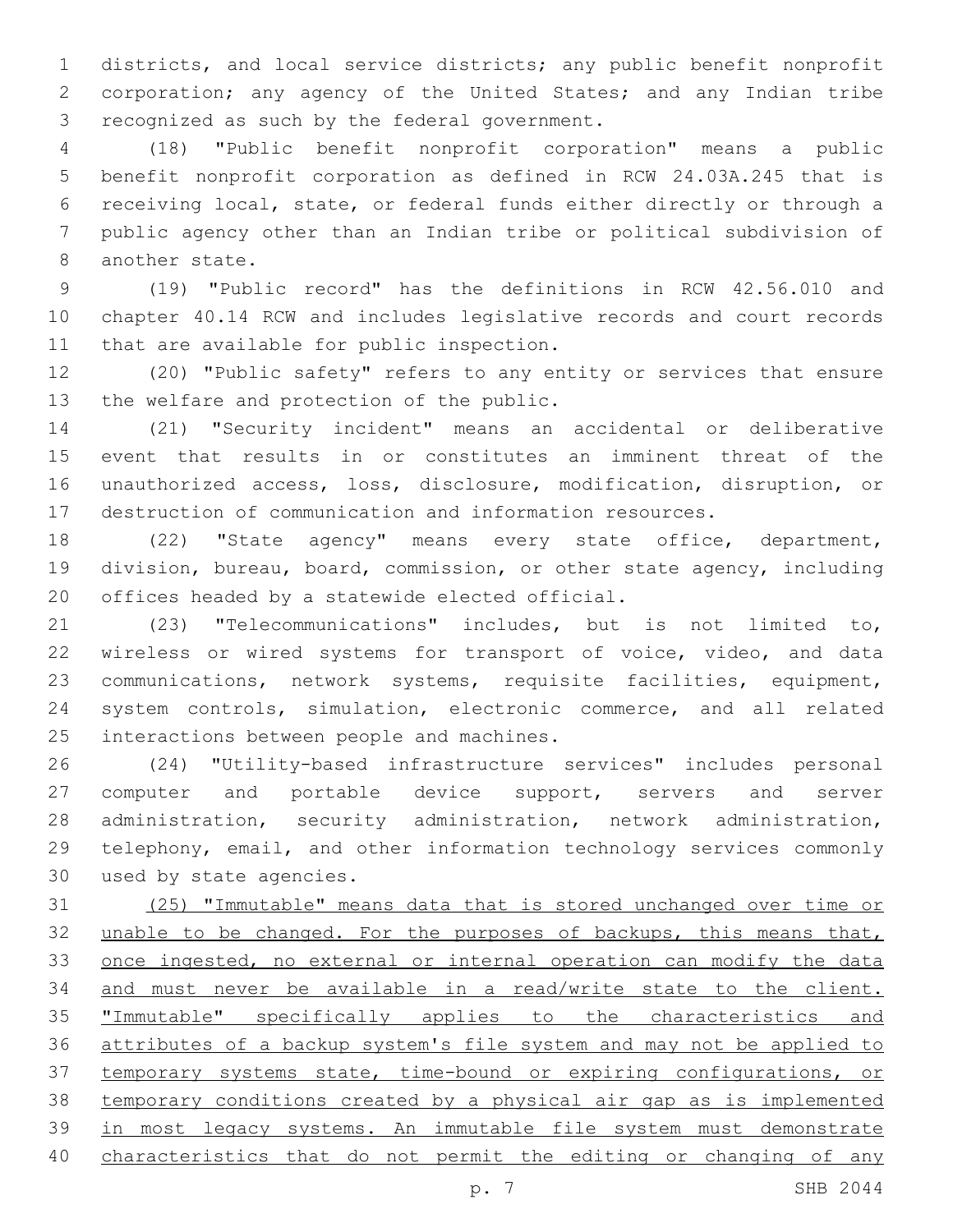1 data backed up to provide agencies with absolute recovery 2 capabilities.

 (26) "Malicious cyber activities" means activities, other than 4 those authorized by or in accordance with United States law, that seek to compromise or impair the confidentiality, integrity, or availability of computers, information or communications systems, networks, physical or virtual infrastructure controlled by computers 8 or information systems, or information resident thereon.

9 (27) "Ransomware" means any type of malicious software code, 10 executable, application, payload, or digital content designed to 11 encrypt, steal, exfiltrate, delete, destroy, or deny access to any 12 data, databases, systems, applications, networks, data centers, cloud 13 computing environment, cloud service, or other mission critical or 14 business essential infrastructure.

15 **Sec. 6.** RCW 43.105.054 and 2021 c 291 s 9 are each amended to 16 read as follows:

17 (1) The director shall establish standards and policies to govern 18 information technology in the state of Washington.

19 (2) The office shall have the following powers and duties related 20 to information services:

21 (a) To develop statewide standards and policies governing the:

22 (i) Acquisition of equipment, software, and technology-related 23 services;

24 (ii) Disposition of equipment;

25 (iii) Licensing of the radio spectrum by or on behalf of state 26 agencies; and

27 (iv) Confidentiality of computerized data;

28 (b) To develop statewide and interagency technical policies, 29 standards, and procedures;

 (c) To review and approve standards and common specifications for new or expanded telecommunications networks proposed by agencies, public postsecondary education institutions, educational service districts, or statewide or regional providers of K-12 information 34 technology services;

35 (d) With input from the legislature and the judiciary, to provide 36 direction concerning strategic planning goals and objectives for the 37 state;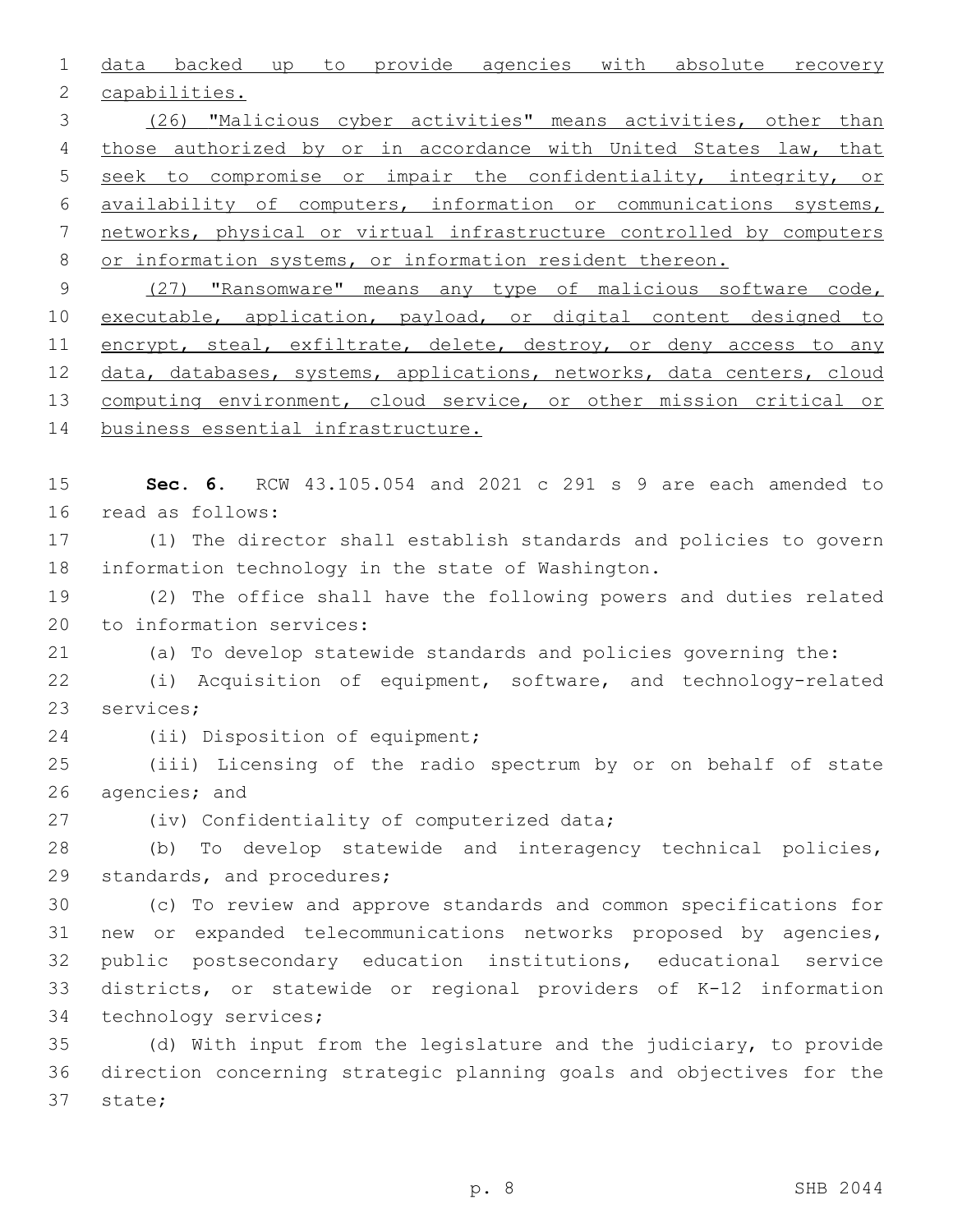(e) To establish policies for the periodic review by the director of state agency performance which may include but are not limited to 3 analysis of:

 (i) Planning, management, control, and use of information 5 services;

- (ii) Training and education;6
- 7 (iii) Project management; and

 (iv) Cybersecurity, in coordination with the office of 9 cybersecurity;

 (f) To coordinate with state agencies with an annual information technology expenditure that exceeds ten million dollars to implement a technology business management program to identify opportunities for savings and efficiencies in information technology expenditures and to monitor ongoing financial performance of technology 15 investments;

 (g) In conjunction with the consolidated technology services agency, to develop statewide standards for agency purchases of 18 technology networking equipment and services;

 (h) To implement a process for detecting, reporting, and responding to security incidents consistent with the information 21 security standards, policies, and quidelines adopted by the director;

 (i) To develop plans and procedures to ensure the continuity of commerce for information resources that support the operations and 24 assets of state agencies in the event of a security incident; ((and))

25 (j) To design, develop, and implement enterprise technology standards specific to malware and ransomware protection, backup, and 27 recovery; and

28 (k) To work with the office of cybersecurity, department of commerce, and other economic development stakeholders to facilitate the development of a strategy that includes key local, state, and federal assets that will create Washington as a national leader in cybersecurity. The office shall collaborate with, including but not limited to, community colleges, universities, the national guard, the department of defense, the department of energy, and national 35 laboratories to develop the strategy.

 (3) Statewide technical standards to promote and facilitate electronic information sharing and access are an essential component of acceptable and reliable public access service and complement content-related standards designed to meet those goals. The office shall:40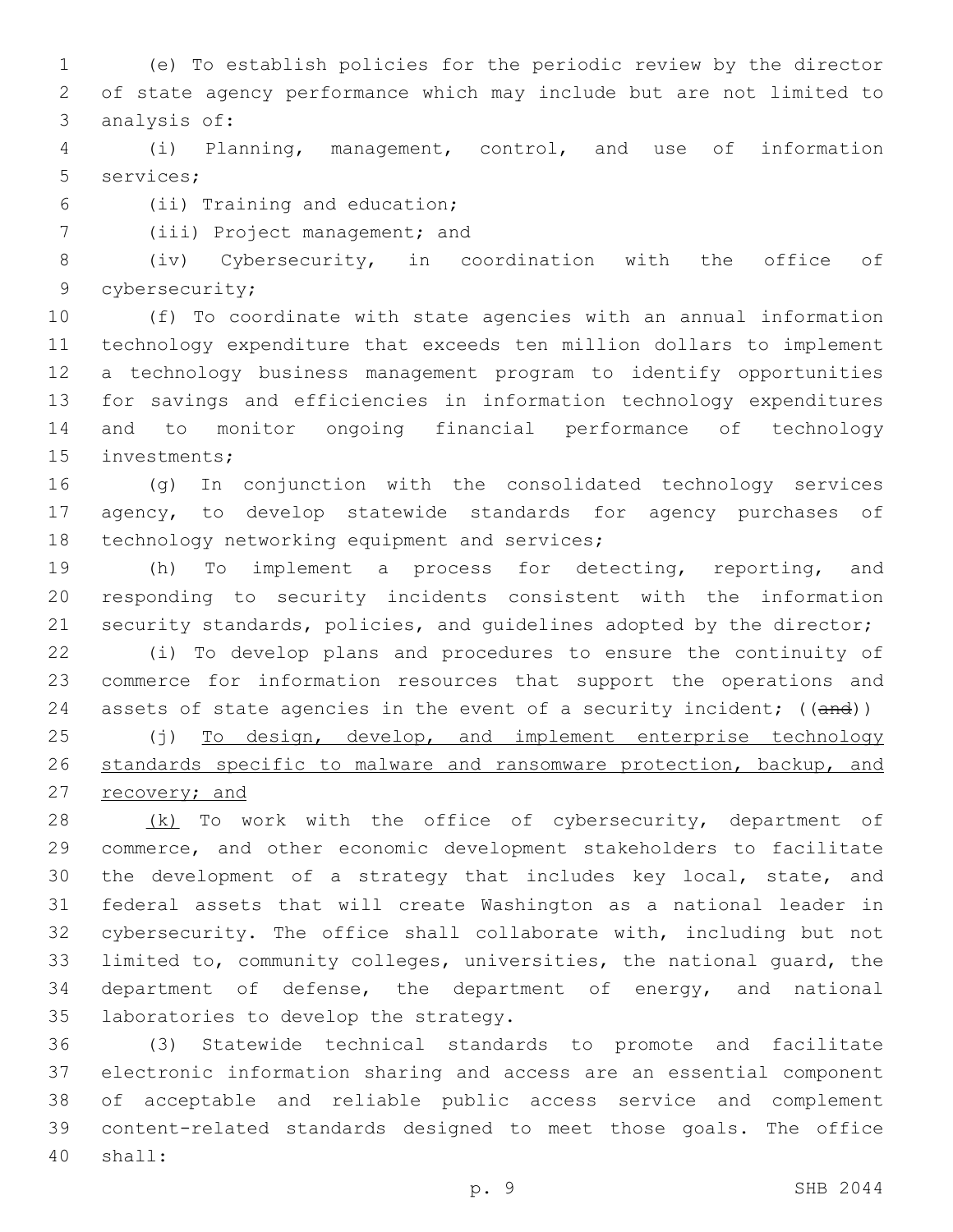1 (a) Establish technical standards to facilitate electronic access 2 to government information and interoperability of information 3 systems, including wireless communications systems; and

4 (b) Require agencies to include an evaluation of electronic 5 public access needs when planning new information systems or major upgrades of systems.6

7 In developing these standards, the office is encouraged to 8 include the state library, state archives, and appropriate 9 representatives of state and local government.

10 **Sec. 7.** RCW 43.105.220 and 2015 3rd sp.s. c 1 s 203 are each 11 amended to read as follows:

12 (1)(a) The office shall prepare a state strategic information 13 technology plan which shall establish a statewide mission, goals, and 14 objectives for the use of information technology, including goals for 15 electronic access to government records, information, and services. 16 The plan shall be developed in accordance with the standards and 17 policies established by the office. The office shall seek the advice 18 of the board in the development of this plan.

19 (b) The plan shall be updated as necessary and submitted to the 20 governor and the legislature.

21 (2)(a) The office shall prepare a biennial state performance 22 report on information technology based on state agency performance 23 reports required under RCW 43.105.235 and other information deemed 24 appropriate by the office. The report shall include, but not be 25 limited to:

26 ( $(\overline{a})$ ) (i) An analysis, based upon agency portfolios, of the 27 state's information technology infrastructure, including its value, 28 condition, and capacity;

 $29$  (( $\left(\frac{1}{2}+\right)$ ) (ii) An evaluation of performance relating to information 30 technology;

 (( $\left(\frac{1}{11}\right)$ ) (iii) An assessment of progress made toward implementing the state strategic information technology plan, including progress toward electronic access to public information and enabling citizens to have two-way access to public records, information, and services; 35 and

36  $((\overline{d}))$   $(iv)$  An analysis of the success or failure, feasibility, 37 progress, costs, and timeliness of implementation of major 38 information technology projects under RCW 43.105.245. At a minimum,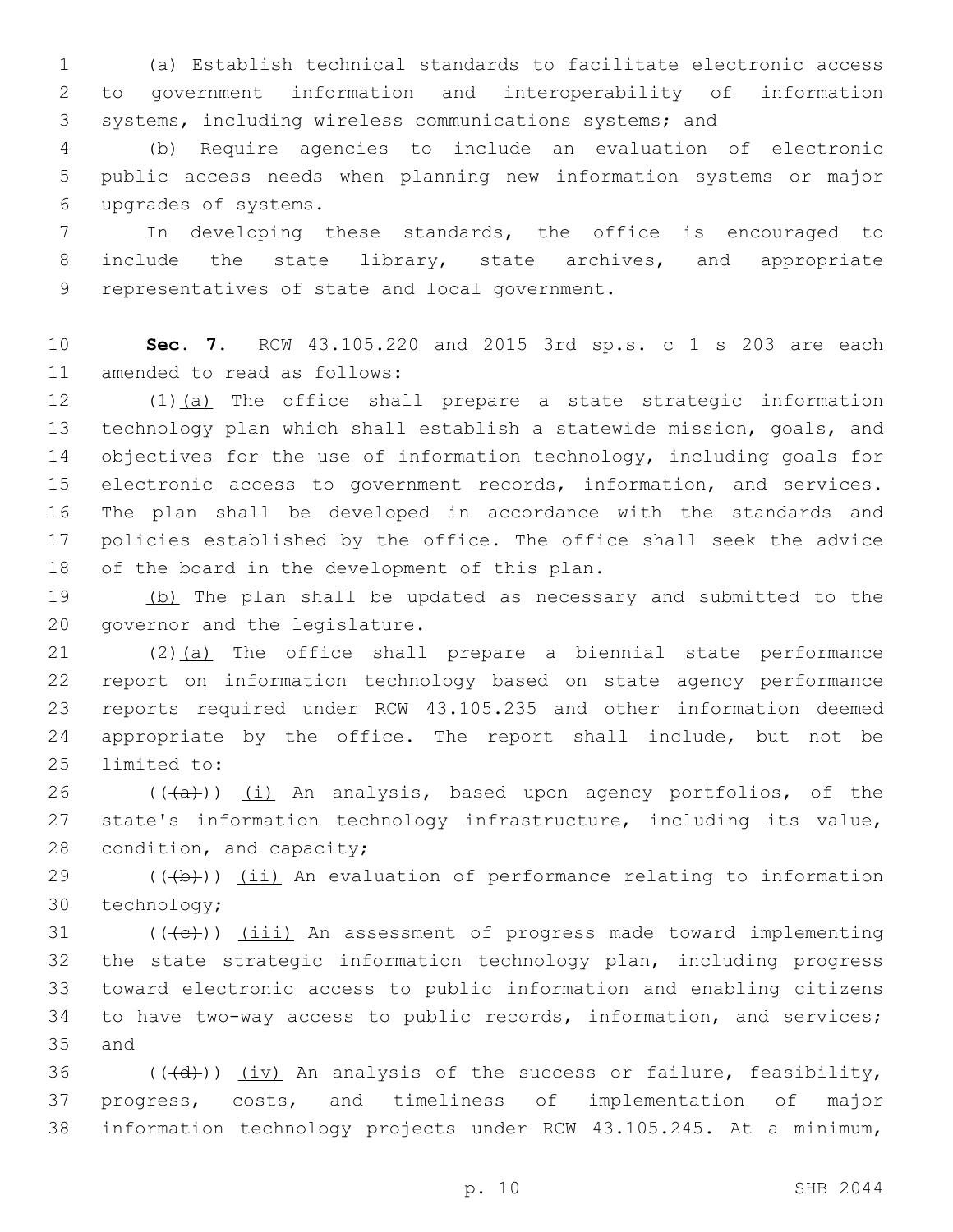1 the portion of the report regarding major technology projects must 2 include:

 (( $\frac{1}{1}$ ))  $\frac{1}{2}$ ) The total cost data for the entire life-cycle of the project, including capital and operational costs, broken down by staffing costs, contracted service, hardware purchase or lease, software purchase or lease, travel, and training. The original budget 7 must also be shown for comparison;

8 ( $(\frac{1+i}{i})$ ) (B) The original proposed project schedule and the final 9 actual project schedule;

10 (( $(i\text{init})$ ) (C) Data regarding progress towards meeting the 11 original goals and performance measures of the project;

 $12$  (( $(iiv)$ ) (D) Discussion of lessons learned on the project, 13 performance of any contractors used, and reasons for project delays 14 or cost increases; and

15  $((+\nabla)+)(E)$  Identification of benefits generated by major 16 information technology projects developed under RCW 43.105.245.

 (b) Copies of the report shall be distributed biennially to the governor and the legislature. The major technology section of the report must examine major information technology projects completed 20 in the previous biennium.

21 (3)(a) By December 31, 2024, the office shall initiate a biannual 22 report to the legislature, governor, and technology services board 23 sharing information garnered from the agency reports that includes:

24 (i) The number of mission critical applications;

25 (ii) The number of mission critical applications with immutable 26 backups;

27 (iii) The number of business essential applications;

28 (iv) The number of business essential applications with backups 29 meeting enterprise technology standards;

30 (v) The number of applications containing either category 3 data 31 or category 4 data, or both;

32 (vi) The number of applications containing either category 3 data 33 or category 4 data, or both, with immutable backups;

34 (vii) The breadth of threat landscape;

35 (viii) A prioritized list of systems within the enterprise 36 requiring immutable backups;

37 (ix) The cost of implementing immutable backups for each 38 prioritized application;